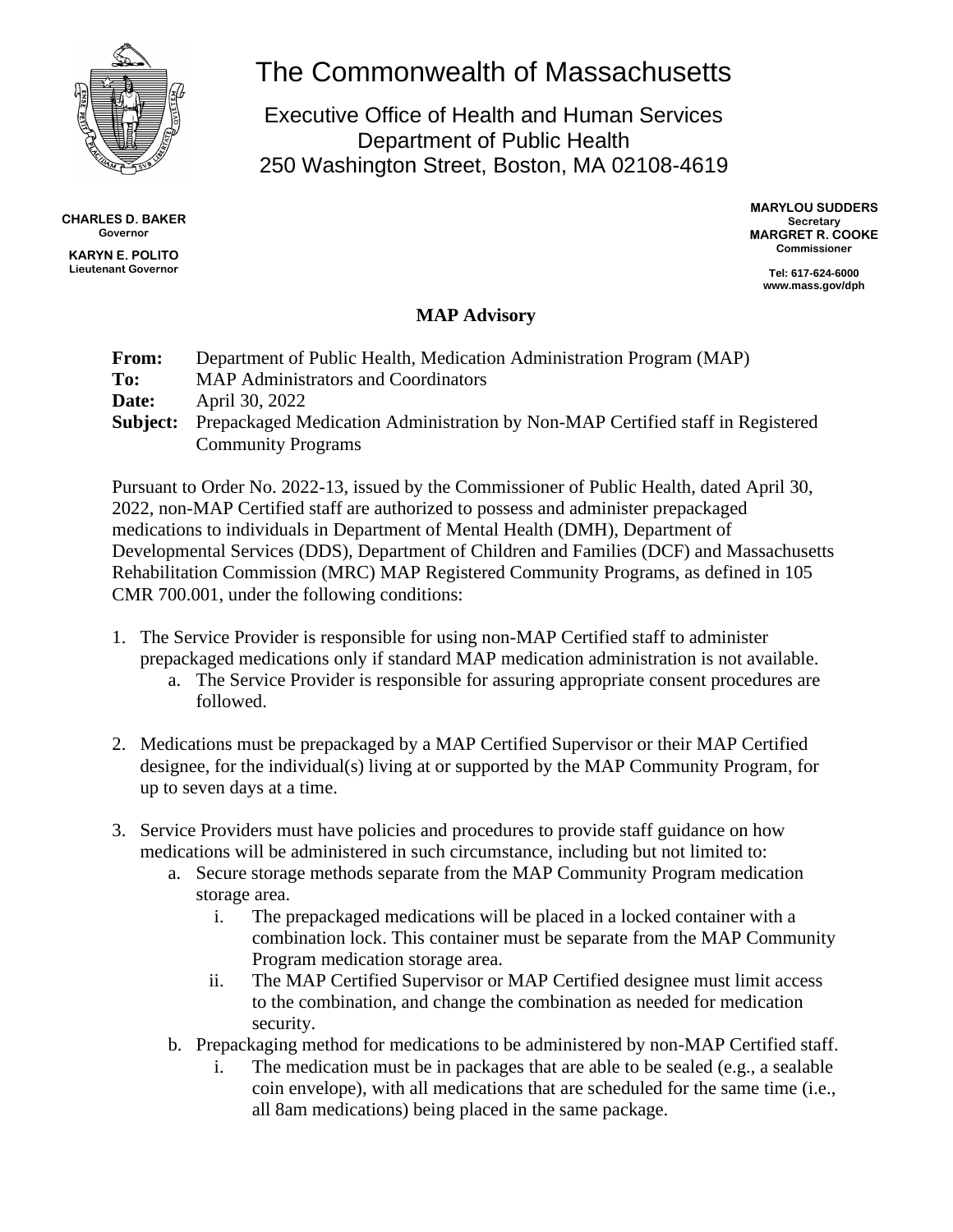- 1. Each package must be marked with the:
	- o Individual's name;
	- o Name and dose of each medication in the package;
	- o Scheduled time to administer;
	- o Date packaged; and
	- o Name of MAP Certified Supervisor or MAP Certified designee packaging the medication
- 2. If the prepackaged medication involves a countable controlled substance, the medication will be subtracted from the count when prepared into the package.
- 3. Once prepared, the package must remain sealed.
	- o If a seal is found to be broken, the medication may not be administered, and the MAP Certified Supervisor must be contacted.
- ii. Service Providers must have policies and procedures in place for how PRN ("as needed") medications will be administered.
- iii. Service Providers must have policies and procedures in place for how medications that require vital signs monitoring and high alert medications will be administered, including additional training and safety procedures (e.g., real-time virtual contact with the MAP Certified Supervisor or MAP Certified designee).
- iv. Service Providers must make medication information and/or support process with resources available for non-MAP Certified staff.
- c. Separate documentation process from that used by MAP Certified staff;
	- i. The Service Provider must determine the documentation paperwork to be used for medication administration sign off by the non-MAP Certified staff (e.g., calendar page, notebook, sign off on prepack envelopes, etc.).
	- ii. Documentation of the prepackaged medications (including information outlined in  $3(b)(i)(1)$  above) should be completed and maintained at the MAP Community Program.
	- iii. The Service Provider must develop a communication system between the non-MAP Certified staff and the MAP Certified staff to indicate when medications have been administered by non-MAP Certified staff.
- d. Safety check process for non-MAP Certified staff to follow before administering medications and after administering meds; and
	- i. The MAP Certified Supervisor or MAP Certified designee will inform the non-MAP Certified staff that they must administer medications at particular medication time(s).
	- ii. The MAP Certified Supervisor or MAP Certified designee will inform the non-MAP Certified staff person where the prepackaged medications are located and give them the combination to the area and/or the package.
	- iii. Using a video call or telephone call during the medication administration process *may be an approach* the non-MAP Certified staff person could utilize to ensure that they have selected the correct prepackaged medications and that the correct medications are to be administered to the correct individual.